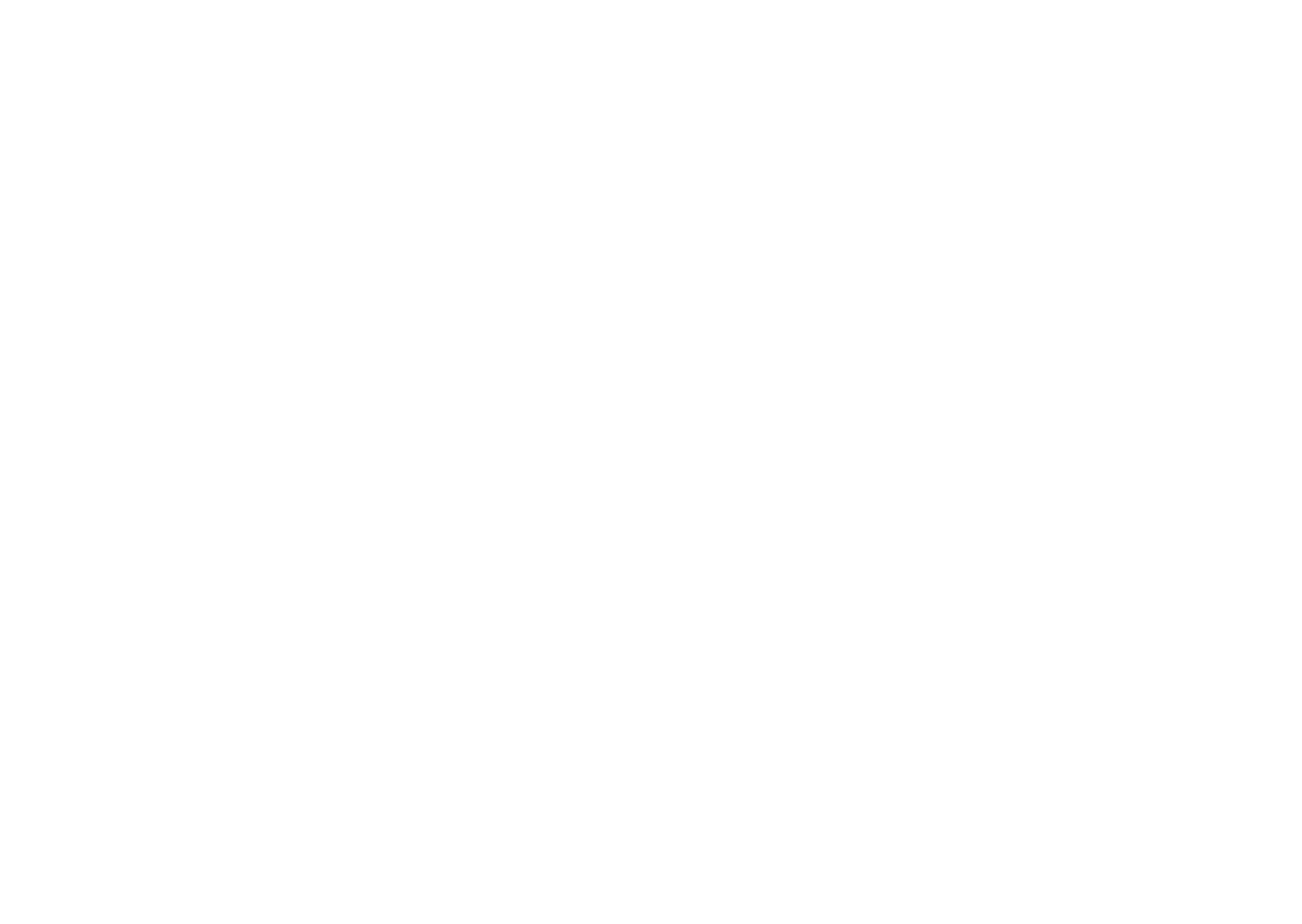brary, where he found the ideas that helped him make sense of what was going on. Though they had no initial contact with anarchists outside their country, their movement benefited from hearing about what was going on in other countries. Similarly, the comrades in the International have been inspired by the courage, imagination and commitment of the Belarusian Federation. Their experiences show how important it is to spread anarchist ideas as widely as possible. There are millions of people who are looking for alternative perspectives, fed up with the current political and religious ideologies. We need to make sure that they come into contact with both anarchist ideas and anarchism in action in order to strengthen and enrich the global struggle for a new society.

# **Contents**

| How did you get involved in anarchism? How did you           |                |
|--------------------------------------------------------------|----------------|
|                                                              | 5              |
| How did you learn about anarchism in Belarus? What           |                |
|                                                              | 6              |
| So there was a federation of anarchists at that time?        | 6              |
| So how did things develop from there? $\ldots \ldots \ldots$ | 6              |
| Who were these other anarchists? Were they from the          |                |
|                                                              | 7              |
| What attracted you to anarchist ideas?                       | $\overline{7}$ |
| Maryna, when did you start becoming an anarchist?            | 7              |
| How many anarchists are there in Belarus?                    | 7              |
| After you had the student actions, what did you do?          |                |
| Were you more involved in the federation? $\dots$ .          | 8              |
|                                                              | 8              |
| Why do you think humour is such a good weapon? $\ldots$      | 8              |
| Were you at all influenced by the street parties in the      |                |
| west, like Reclaim the Streets?                              | 9              |
| After you did these initial actions, what happened next? .   | 9              |
|                                                              | 10             |
| Did you do this along with the street parties and 'hap-      |                |
|                                                              | 10             |
| Where did you get the idea of this newspaper? $\dots \dots$  | 10             |
| And was it mainly popular amongst young people?              | 11             |
| What is your circulation? Do you sell it? $\ldots \ldots$    | 11             |
| What happened to the paper?                                  | 11             |
|                                                              | 12             |
| How big is the movement now?                                 | 12             |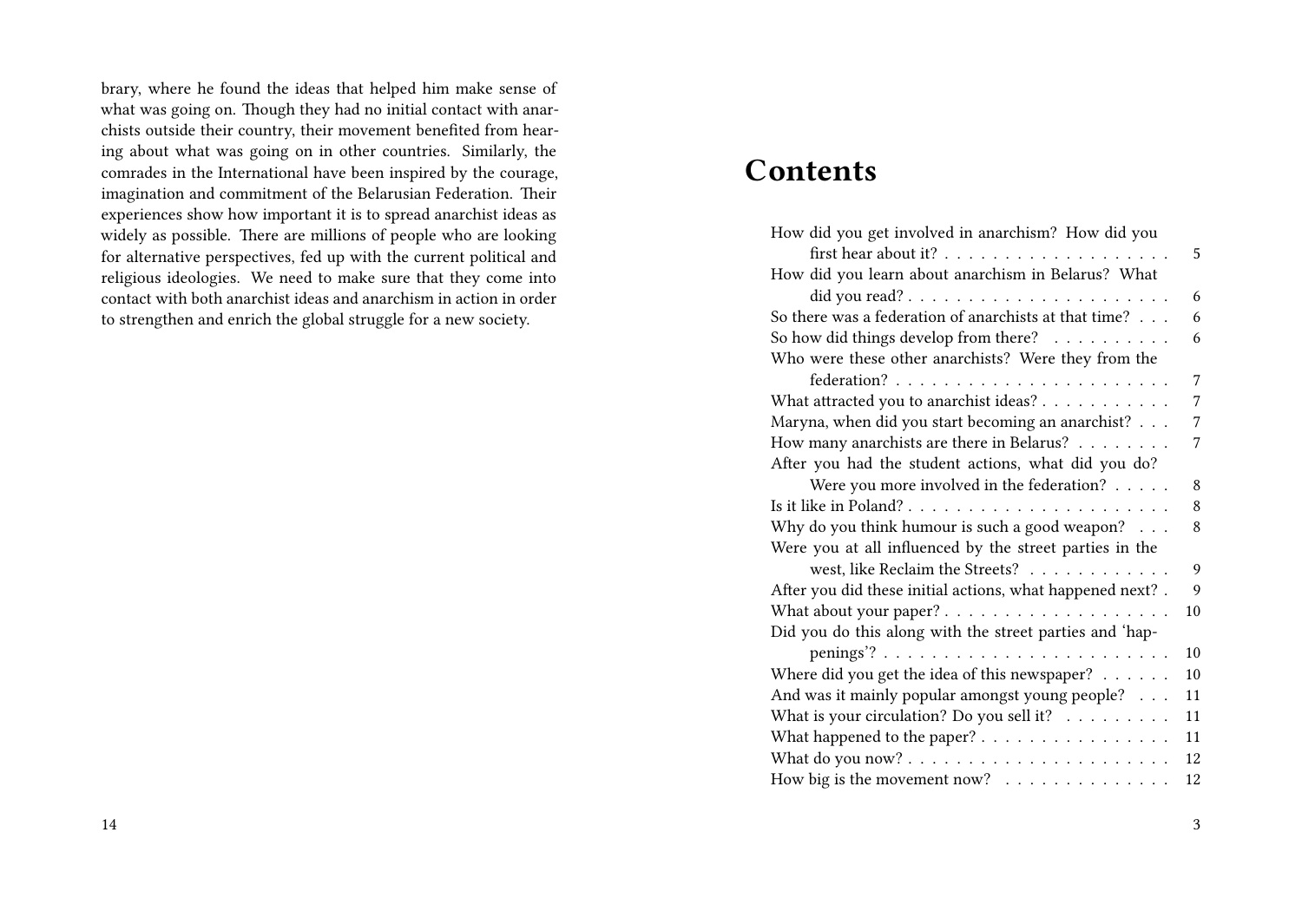| Have you been able to maintain an interest amongst     |  |
|--------------------------------------------------------|--|
| young people as they have become older and             |  |
| because of the repression? 12                          |  |
| What do you think is the most important activity to do |  |
|                                                        |  |
| What do you think about the other organisations that   |  |
| you have come in contact with when you have been       |  |
|                                                        |  |
|                                                        |  |

more of a network so we have organised social forums that can involve everyone. We want people to see that they are not alone and that the movement is very wide, one united front of struggle against the system. And, a person can find his or her place in this. It is difficult to find ways of doing something because the State tries to monopolise all possible activities. They try to get people to communicate only through state organisations.

### **What do you think about the other organisations that you have come in contact with when you have been abroad?**

Our first contacts were with Russian Anarchists. It is a funny fact that anarchists from Minsk and from Hroda were put in contact with each other by Russian anarchists. From our western contacts we got a lot of information about anarchism in the modern world. Our anarchism was based on historical anarchism, Kropotkin, Bakunin, and no one really knew what was going on in the west. We knew about the Spanish Revolution but not about what happened after the war, like 1968. And when the Iron Curtain fell, it was a discovery to know what was really happening, your ideas and what discussions were going on.

But the western countries didn't seem to be familiar at all with what was happening in the post-Soviet countries. We also noticed that there are long theoretical discussions, often about small points, while we discuss more concrete issues. We want to discuss issues that we could talk about to 'the man in the pub'. In Russia we find that they are often having debates about who is the better anarchist.

To conclude, this interview shows how anarchist ideas and action emerge in a variety of contexts. For Maryna anarchism is the name given to what she was thinking anyway. Disillusions with the so-called new democracy propelled Pauluk into the li-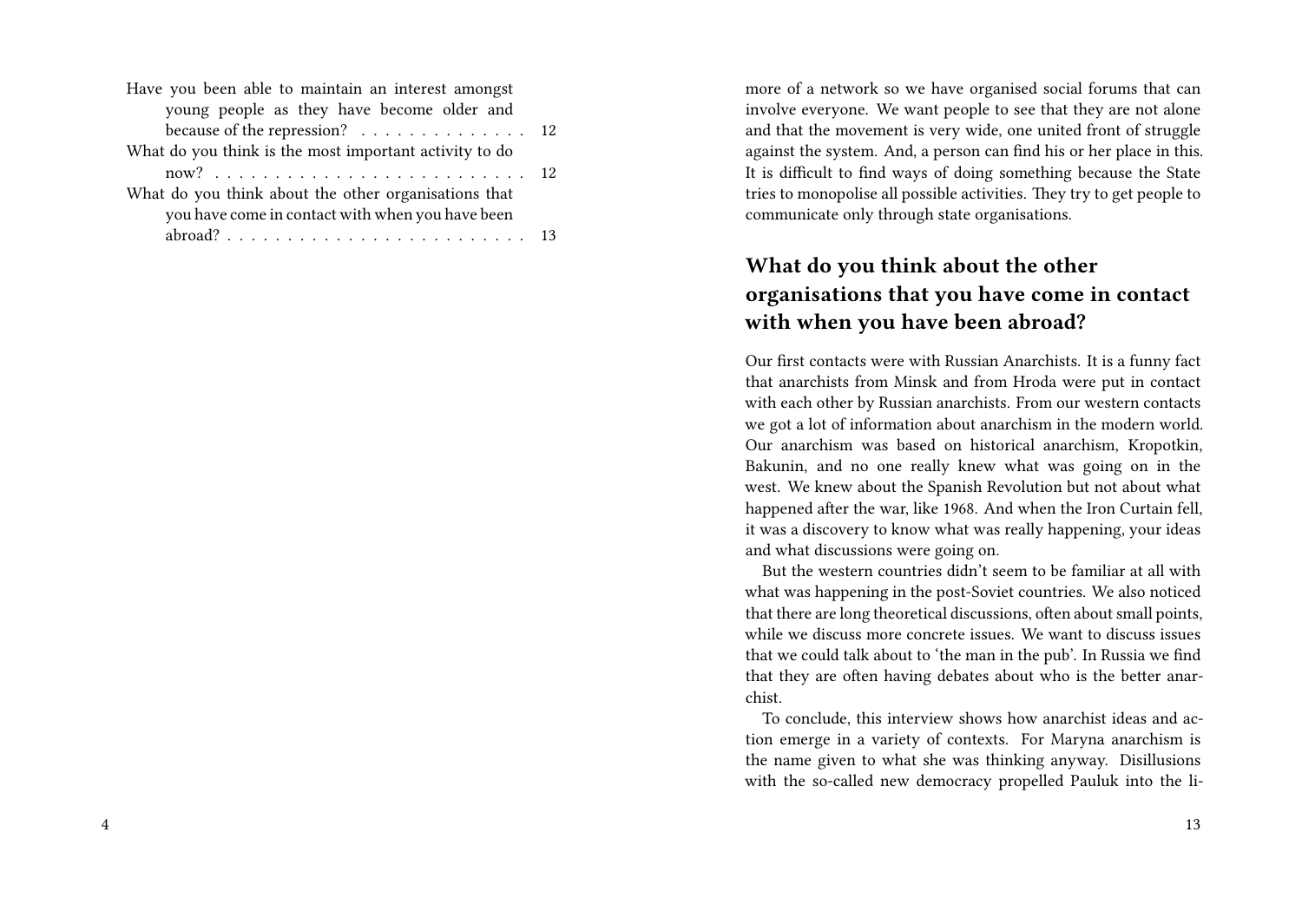#### **What do you now?**

We publish an illegal magazine, because illegally you can publish what you want.

#### **How big is the movement now?**

The thing is, we don't have membership, so it is difficult to say. When people aren't satisfied with the work of one group they may join another group or start their own initiative and work independently.

# **Have you been able to maintain an interest amongst young people as they have become older and because of the repression?**

Everyone who comes to the movement understands that there can be repression. So they don't discover that; they know it already. There is one main way that we lose comrades: they emigrate for different reasons such as problems with the authorities. But they keep in contact.

Maryna: My personal opinion is that they do not do much anymore. They are too busy with making ends meet. We are at the stage where we only have young people and they are still active, but there are some people who are just at home, raising children.

# **What do you think is the most important activity to do now?**

Right now the movement and the initiatives are all growing. When someone comes to anarchism we want to give him or her all opportunities to participate in the way they want. We are trying to build

The AF recently hosted a meeting of the International of Anarchist Federations. Two comrades, Pauluk and Maryna, from the BAF, an organisation applying to join the International, attended the meeting and made a presentation on the situation in their country at the 2005 London Anarchist Bookfair.

The collapse of the Soviet Union has resulted in yet another repressive regime taking power, making it extremely difficult for anarchists and others to operate politically. This interview focuses on the history of anarchism in Belarus, as seen through the personal experiences of these two comrades. It provides insights into the situation for anarchists in the ex-Soviet influenced countries and shows how anarchist ideas and practices emerge in places where there has not been a strong anarchist tradition in recent years. The works of our comrades also illustrates how people in different situations take the ideas and make them their own, through creative and imaginative initiatives.

## **How did you get involved in anarchism? How did you first hear about it?**

Pauluk: I have been in the anarchist movement since 1994. All Soviet people, sooner or later, hear about anarchism. During our childhood, we watched films about the Civil War and there were always anarchists in them. The propaganda portrayed them negatively. But it had the opposite effect. The anarchists were shown as people who, in between fighting the Reds and Whites, were drinking and dancing. So from childhood we had the impression that anarchists were fun loving!

I was impressed with the critical position towards the changes in the political system. Lukashenko, the current President, used the democratic movement to get elected and then the repression started. So I got the impression that the problem didn't lie just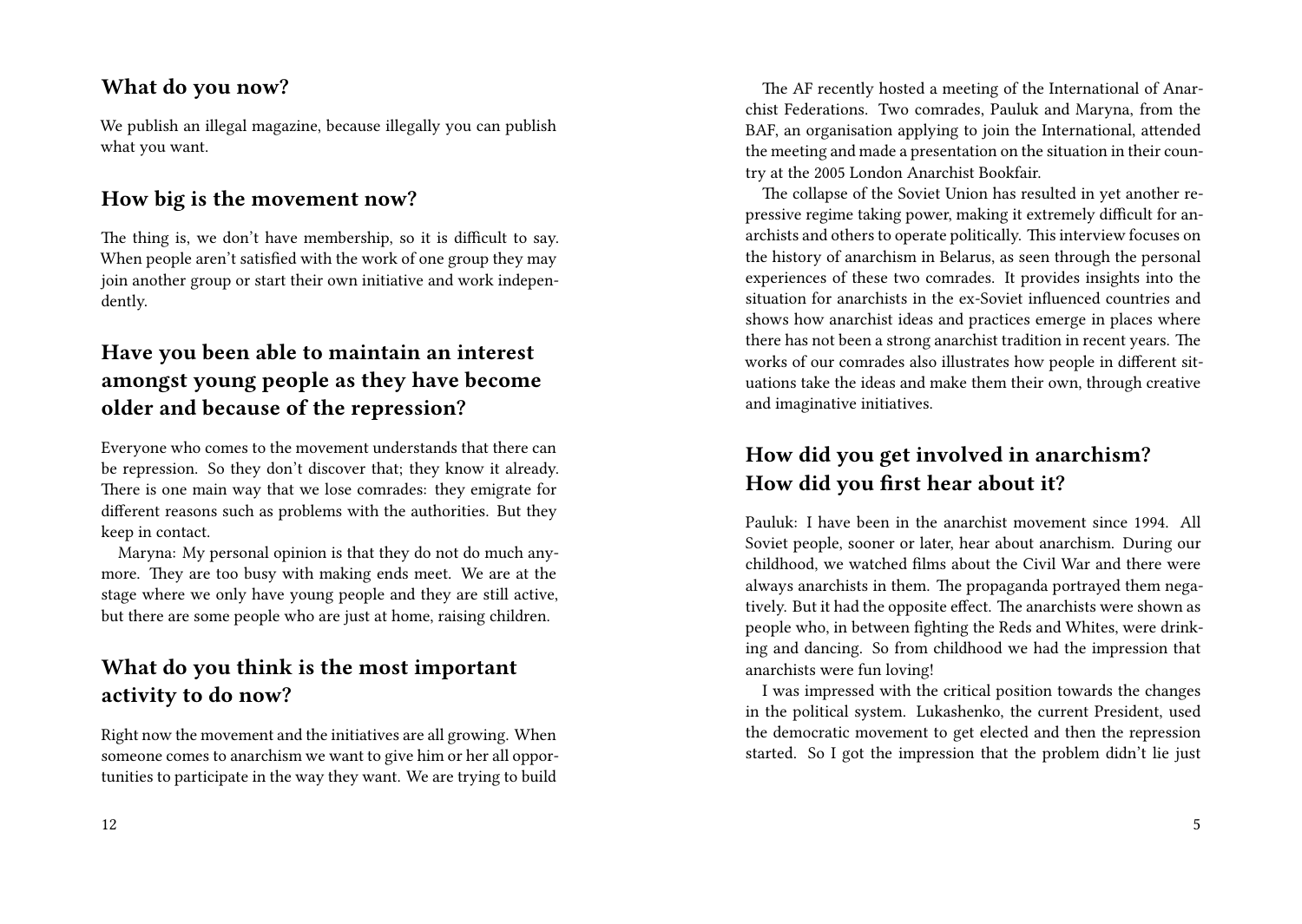with the democratic movement but was somewhere deeper. So I started to try and find out where the root of the problem was.

I read about anarchism and by the end of 1994 I sympathised with anarchist ideas.

## **How did you learn about anarchism in Belarus? What did you read?**

Pauluk: I read about anarchism in the library; there were books by people like Kropotkin. But not much was available. We didn't have contact with other anarchists either in the west or in other eastern European countries. There wasn't even much communication with other anarchists in Belarus.

#### **So there was a federation of anarchists at that time?**

Pauluk: Yes, already in 1992, founded by 8 people. There are still 6 of the original members involved. In 1994, there were about 20 people, but scattered around the country in just two cities so I didn't hear about anarchism from them, but from books.

#### **So how did things develop from there?**

Pauluk: In October 1994 students organised some actions against the rise in prices on bread and milk. It was a street performance action, with the slogan 'Thank you President for bread and milk'. It was the first big action organised against the President who had been in office for two months. The organisation of this action was influenced by anarchists and so because of this I met other anarchists and by the end of the year I was a confident anarchist.

## **And was it mainly popular amongst young people?**

No it was popular amongst everyone who was interested in politics. With the newspaper, all politicians knew about us. First it was a little newspaper, but after a year we registered it officially. We celebrated our first year with an action under the slogan 'Legalise It'. The name of the newspaper, Navinki, is the name of a mental hospital and it also means 'small news'. The main newspaper is called just 'news' so we are making fun in two ways.

Our request to register the newspaper officially was refused because the authorities said that it had the name of the mental hospital. We made a scandal in the newspaper, so they became afraid and accepted our registration.

#### **What is your circulation? Do you sell it?**

It is difficult to say, about 10,000 copies. First it was a monthly and then a weekly. But the circulation reduced because some outlets for circulation were closed. Also, we had a problem that the official distributors only took our newspaper in small quantities. The private distribution networks were often afraid to take the paper because of repression.

#### **What happened to the paper?**

Maryna: We were closed by the authorities. We wrote about the President and 'insulted people's morality'. Pauluk was called to court and fined 700 Euros. This was impossible to pay. They came to his parents' house and confiscated things from his parents.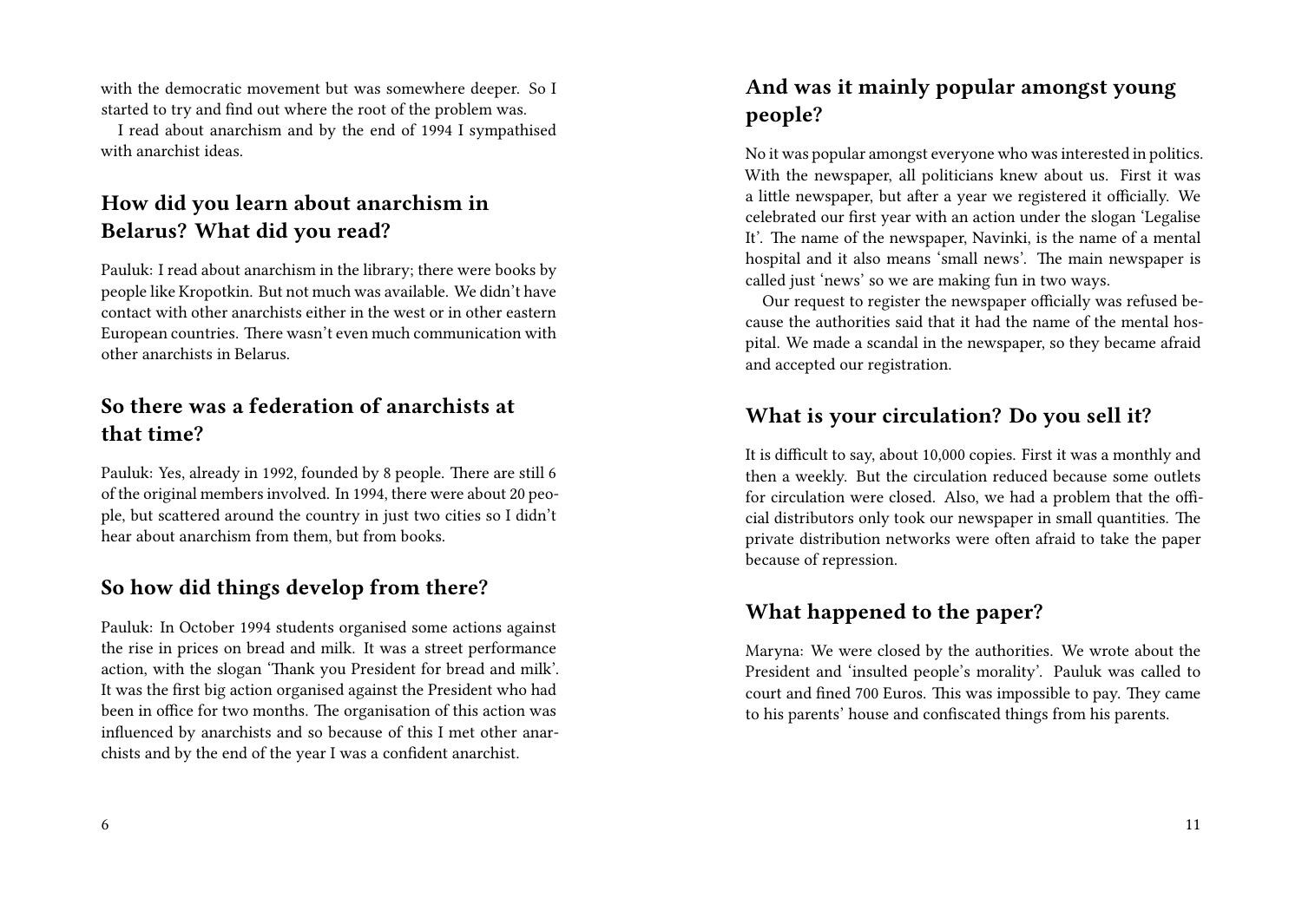they had a day of solidarity with the unemployed. These days of action always ended with arrests of the participants. The result of this was that many activists lost their jobs. It is difficult to continue to be a syndicalist without a syndicate. They didn't work anymore and the government began to put pressure on all unions so they couldn't practice syndicalism anymore. One of the people became a local councillor!

### **What about your paper?**

There were several papers before our paper. We got the idea of doing a newspaper from our anti-Party actions. It is a continuation of our work to make fun of all authority- the government etc.

## **Did you do this along with the street parties and 'happenings'?**

By the end of 1998 it became more difficult to do actions because the President issued a decree, which made it likely that you could be arrested for participating in these actions. We continued to organise them but not as frequently as before. So we had to replace them with something.

### **Where did you get the idea of this newspaper?**

It was always in our heads because we had published some newspapers, so the idea was born quite naturally. And when the first issue was published we realised we had done the right thing because it was extremely popular.

# **Who were these other anarchists? Were they from the federation?**

Pauluk: Yes, they were from the Minsk group.

#### **What attracted you to anarchist ideas?**

Pauluk: Taking into account that I was coming to the anarchist movement from the democratic side, I was attracted by the idea that anarchism seemed the only real democracy. Democracy that the democrats were talking about was just a lie, an illusion of democracy. I was reading about other left ideas in general, including Trotskyism, Maoism, everything possible. Amongst these ideas, anarchism was the only thing I could imagine.

#### **Maryna, when did you start becoming an anarchist?**

Maryna: It is difficult to say because I was very young when the Soviet Union crashed. I was interested in the punk movement. It seemed natural that we shouldn't have what we had in the country. Then I met Pauluk and he just gave a name to what I was thinking about. It was what I wanted, what I was thinking about. That was in 1998 when I first got involved in student demonstrations.

[The following questions are mostly answered by both Maryna and Pauluk after discussion between them.]

#### **How many anarchists are there in Belarus?**

It is difficult to say because we don't have membership like you do. Participation in the federation is only possible when you act. About 200 maybe.